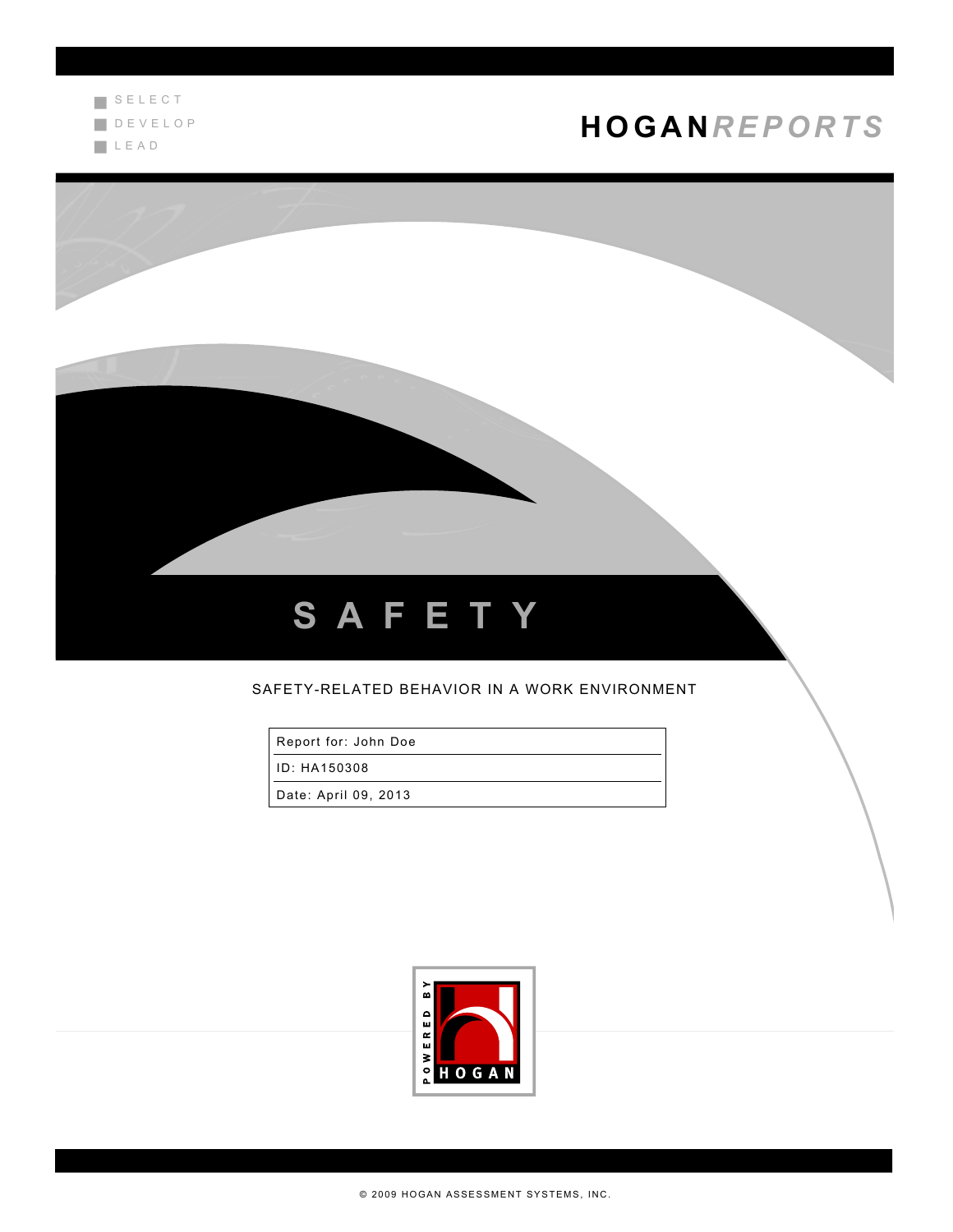# HOGAN*REPORTS* **SAFETY**



## **INTRODUCTION**

Each year accidents at work cause unnecessary human misery and billions of dollars in needless business expenses. Accidents are caused by unsafe work behavior, which is often unintentional—unsafe work behavior frequently results from a simple lack of awareness. This Safety Report will help improve workers' safety awareness and safety behavior on the job.

People engage in unsafe behavior at work for many reasons. The more they persist in this behavior, the more likely on-the-job accidents become. Hogan has studied safe (and unsafe) work behavior since the early 1970s. Research shows that unsafe work behavior falls into six relatively distinct categories; research also shows that the behavior in all six of these categories can be predicted.

We cannot predict the occurrence of specific accidents because, from a statistical perspective, serious accidents are relatively rare. We can only predict the possibility that people will engage in certain behaviors which, if they persist, will make accidents likely.

Some people with average or high scores on this Safety Report will have had accidents—because bad things sometimes happen to good people. Similarly, many people with low or unsafe scores on this Safety Report will be accident free; nonetheless, they will be at risk for unsafe behavior that could lead to accidents—and the lower their scores, the greater the risk.

It is important to note that people in sales and management will tend to receive lower scores on this Safety Report because success in their jobs requires disciplined risk taking, bending the rules, and multi-tasking—all of which produce lower scores on most of the safety scales.

In short, the scores on this report do not predict a person's accident or safety record; rather, they suggest where a person needs to focus attention in order to be or to remain safe.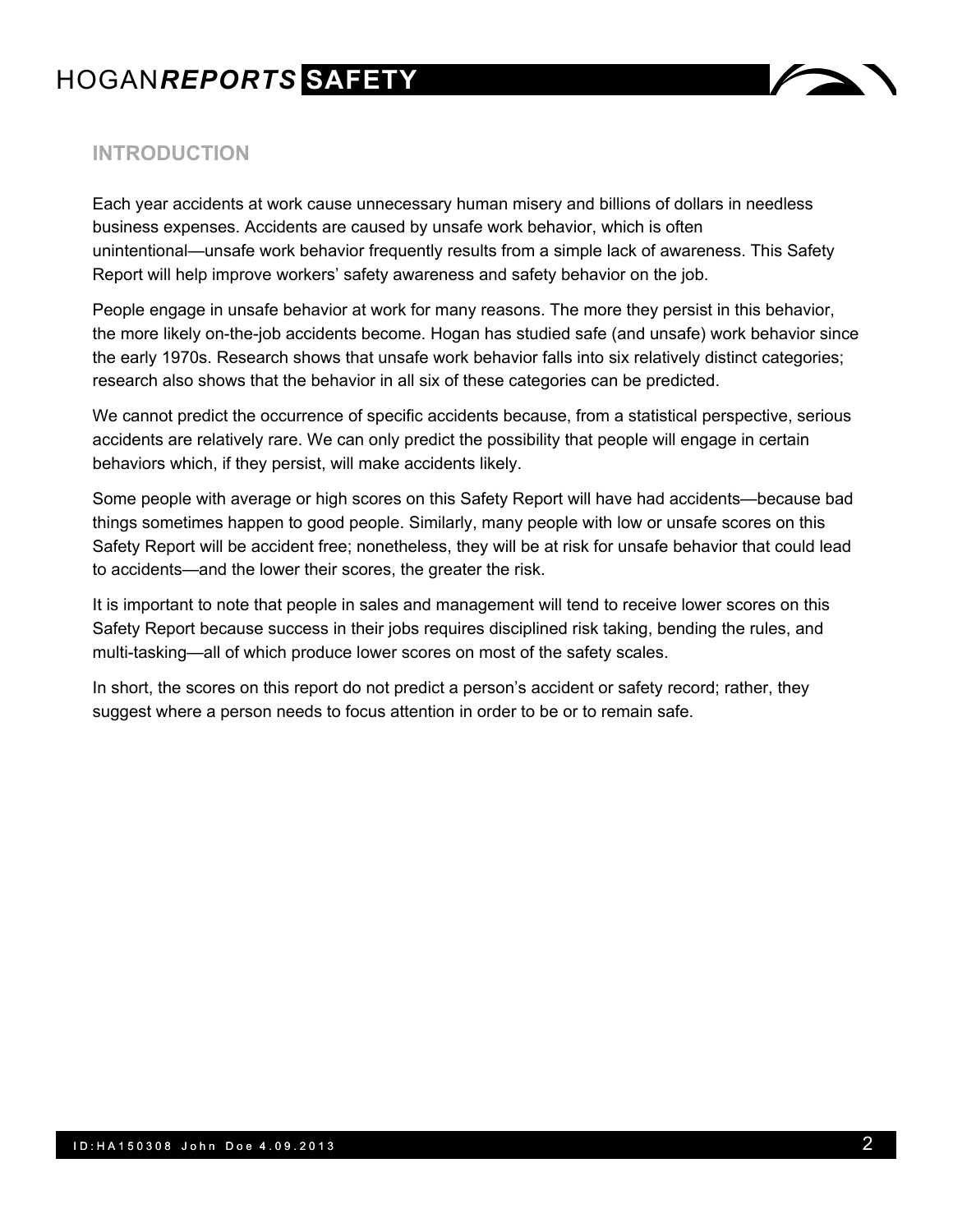# HOGAN*REPORTS* **SAFETY**



The report is organized in four sections as follows:

| <b>Section I:</b>   | The first section defines the six components of safety-related behavior<br>and then provides a graphic summary of the candidate's assessment<br>results across those six components.                                                                                                                                                                                                                                                                                                                                      |
|---------------------|---------------------------------------------------------------------------------------------------------------------------------------------------------------------------------------------------------------------------------------------------------------------------------------------------------------------------------------------------------------------------------------------------------------------------------------------------------------------------------------------------------------------------|
| <b>Section II:</b>  | The second section is an optional reporting feature that can be selected<br>by the user. It provides an overall safety score for the candidate, based on<br>the graphic summary from Section I.                                                                                                                                                                                                                                                                                                                           |
| <b>Section III:</b> | The third section is an optional reporting feature that can be selected by<br>the user. It provides information regarding development areas for persons<br>with moderate to critical scores on the safety-related components and<br>access to Hogan's SafeSystem Development Webcourse.                                                                                                                                                                                                                                   |
| <b>Section IV:</b>  | The fourth section is an optional reporting feature that can be selected by<br>the user. It concerns the candidates' overall desirability as an employee,<br>which is defined in terms of three broad components of performance. The<br>report then provides a graphic summary of the candidate's overall<br>desirability. This section is often useful because a person may be a safe<br>worker but a bad fit for some jobs. For example, many safe workers are<br>unable or unwilling to provide good customer service. |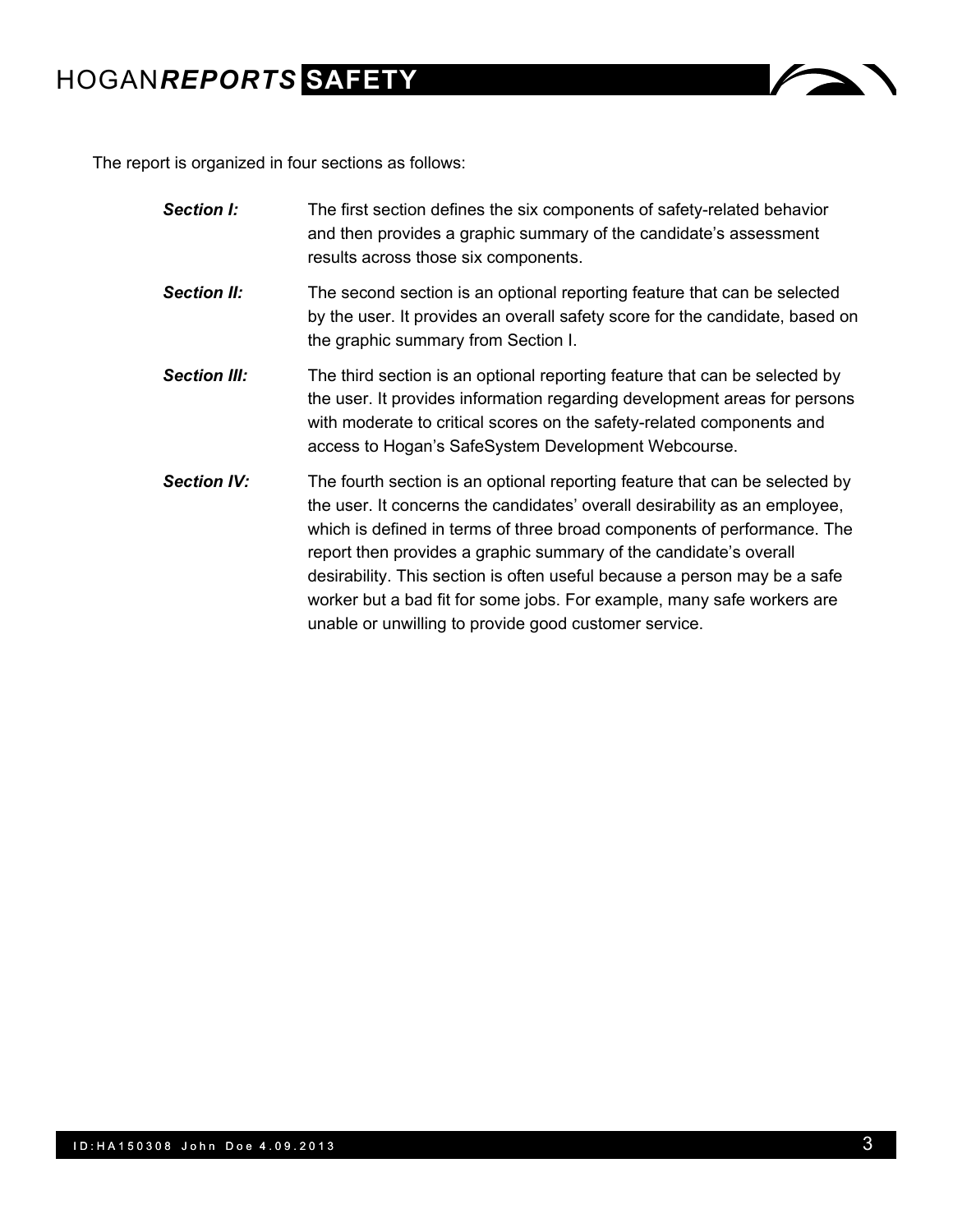

## **SECTION I - THE COMPONENTS OF SAFETY-RELATED BEHAVIOR**

| <b>Defiant - Compliant:</b>  | This component concerns a person's willingness to follow rules. Low scorers<br>may ignore rules; high scorers follow them effortlessly.                     |
|------------------------------|-------------------------------------------------------------------------------------------------------------------------------------------------------------|
| <b>Panicky - Strong:</b>     | This component concerns handling stress. Low scorers are stress prone, may<br>panic under pressure and make mistakes; high scorers typically remain steady. |
| Irritable - Cheerful:        | This component concerns anger management. Low scorers may lose their<br>temper easily and make mistakes; high scorers control their temper.                 |
| Distractible - Vigilant:     | This component concerns focus. Low scorers tend to be easily distracted and<br>may make mistakes; high scorers remain focused.                              |
| <b>Reckless - Cautious:</b>  | This component concerns risk-taking. Low scorers tend to take unnecessary<br>risks; high scores avoid risky actions.                                        |
| <b>Arrogant - Trainable:</b> | This component concerns trainability. Low scorers tend to ignore training and<br>feedback; high scorers pay attention to training.                          |

Scores are in terms of percentiles: for example, a score of 85% means that a person's score is above 85% of people assessed.